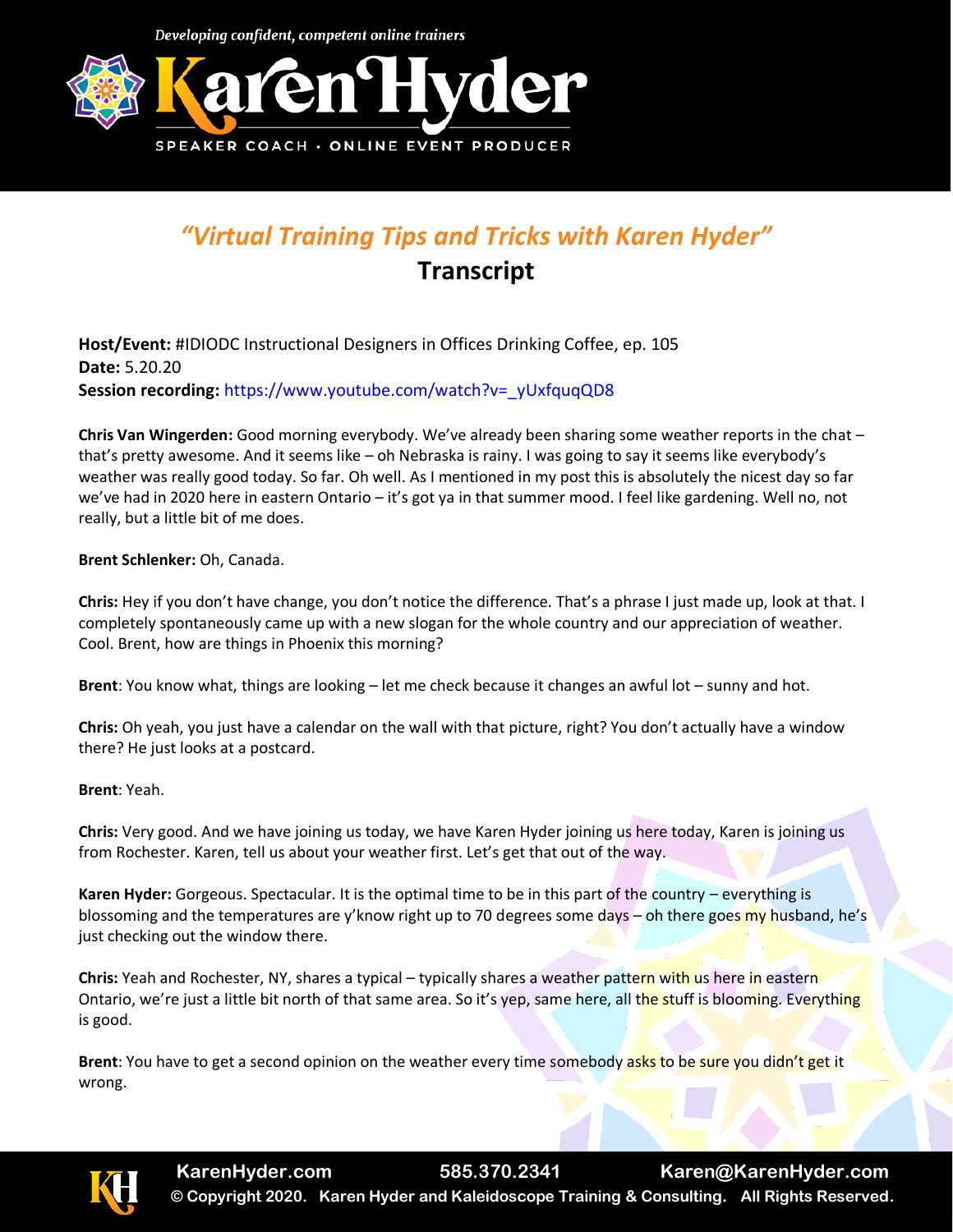**Chris:** That's right. Well, I look out the window and then I check to see what my knee is feeling. That's what I – y'know that's the backup. Oh storm's coming though, it's beautiful today, but it's going to be awful tomorrow. Very cool. So Karen, it's the first time you've joined us here on IDIODC so let's let you introduce yourself to the gang in case folks haven't bumped into you in various places before.

**Karen**: Well, some of you know me from the eLearning Guild. I spent a lot of time working with the Guild running online events and helping presenters get up to speed on delivering their content for our online events and so I've spoken at many Guild conferences. I was actually involved with the Guild before there was a Guild. I worked with Heidi Fisk and David Holcombe back when Influent was a thing and we did a lot of conferences then. And there's even history before that with Ziff Davis, etc., but I won't go into that. Suffice it to say, I spent a lot of years as a trainer and then many years as an online event producer and speaker coach. So I've been in the virtual classroom for, dare I say it, 20 years. Since the turn of the century really!

**Chris:** Wow! I've had the benefit of doing a couple of online Guild events where Karen was the guiding hand in the background on those and does absolutely great work that – and we're absolutely glad to have you here to share some of that experience and some of that background knowledge because an awful lot of folks of course had to switch away from standing in front of people to sitting in front of cameras as part of this pandemic time that we're all trying to hassle or wrangle with and deal with etc. I'm wondering, Karen, the first time you had to do something like on live – what went through your mind? Maybe it's all faded for you now, but I'm thinking like what was the biggest change you remember experiencing or the biggest difference between being in person and being in front of a camera?

**Karen**: Well, I think the typical things that everybody complains about – not being able to read body language, not being able to make eye contact, you can't hear anybody sigh, or grunt, or laugh, or sound exasperated. So, reading those cues is something that a classroom trainer prides themselves on. "I get it because I heard you snort over there – that that must mean that you're not learning or you are learning." So when I moved online and those things didn't exist – and remember in those days the throughput on our connection speeds was shite. So when we've got multiple participants coming in from different parts of the country, the idea of turning on webcams and having people see each other face to face – it just didn't work, it would crash the system, or it would be so choppy you couldn't hear audio. So we literally had to determine how to communicate and get feedback using methods that were not body language. And guess what, methods that are not body language are really kind of effective, as opposed to just reading body language. Because a snort doesn't really mean the same thing from one user to the next. But if I do something like ask them a question, and then show a poll and they respond to the question, then I can actually get some validation. Like they actually do know what I'm talking about, and they're able to answer the questions, and they're out there, I'm not just talking to a blank wall, there's this computer screen, so we had to redesign everything for interaction in a sort of an asynchronous or backchannel method.

**Chris:** The Zoom … Sorry, completely escaping words here. But the idea of seeing multiple people and multiple faces is actually kind of a relatively new thing for those of us who have been using these web conference tools for a long time. They've always been kind of a, more of a broadcast single voice or pair of voices or whatever going out to the world so…

**Karen**: "Chalk and talk" we call that. Or "spray and pray." Or "show up and throw up." Y'know pick whichever one works for you.

**Chris:** Whichever rhyming couplet.

2



**KarenHyder.com 585.370.2341 Karen@KarenHyder.com © Copyright 2020. Karen Hyder and Kaleidoscope Training & Consulting. All Rights Reserved.**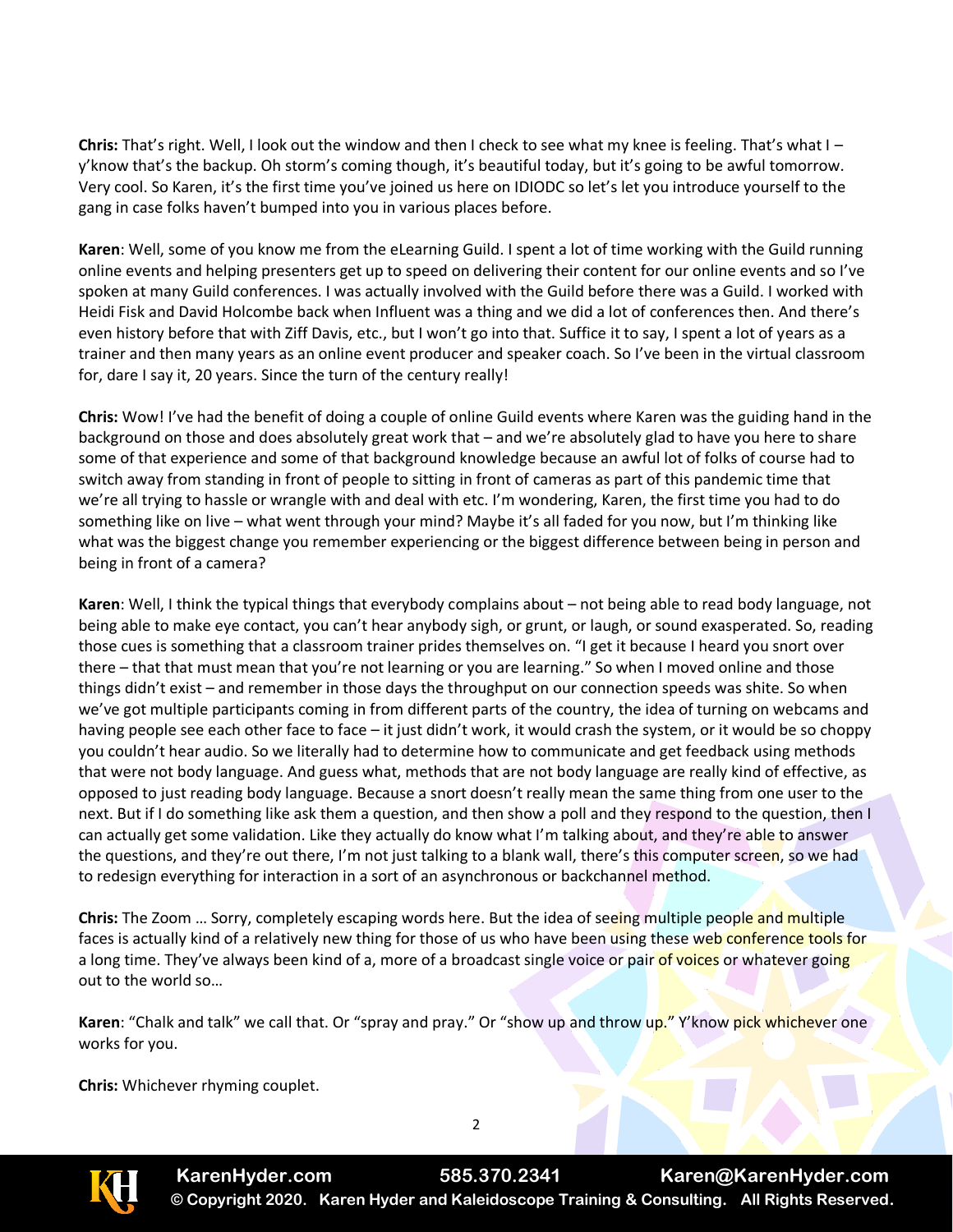**Karen**: Yeah, but it doesn't, it isn't actually training. Y'know it isn't actually learner engagement – it's broadcast. And the face to face thing – I appreciate that Zoom and this software interface allows us to have enough throughput and it manages the video in such a way that we can see each other. But I fear that people now are thinking now that "oh but because I can see head nodding now, and I can hear people sighing deeply, that I can now judge their learning progress based on those things." So I think we're not using polling and open ended questioning enough because we think we can see people and therefore they must be catching what we're talking about.

**Chris:** Yeah and meanwhile they're staring off out the window looking at the squirrels going across the powerlines or whatever.

**Karen**: No, they have another window open and they're on Amazon and they're ordering their groceries. And their eyes are in the right place because they're looking at the screen.

**Chris:** Yeah totally, and they're nodding going "yeah that's a good price, I like that, free shipping, yeah I agree." So Dan threw a question into the question section here: "What specific learning design opportunities are in live online delivery that simply aren't available in person?" Can we focus on what the format offers that is powerful, rather than what is a duplicate of face to face?

**Karen**: Yep, absolutely. One is that everybody can respond at one time. If I say to you in the face-to-face classroom, "Let's all go around the room and introduce ourselves" – how many minutes does that take? You've got 20 people in the room, a minute each, that's 20 minutes, we haven't even got to content yet, and we've already burned 20 minutes. And I don't mean to be rude but frankly, I'm not all that interested in your background, I'm more interested in the objectives of this one hour or six hour training course. So I'm not being antisocial, I just don't want to spend that kind of time getting to know individual learners because it doesn't actually impact the outcomes that I'm looking for.

What if I say to people "Hey! Type in chat" I could put up a slide "Type in chat – where are you joining from, what's your background, what's your role in the organization" or "what is your affiliation with this topic and what are your goals for learning today?" Everybody can type at one time. 20 people type in one minute. Then I read through that and say "oh OK great, now I can pick things out I can discern if I've got the right audience for the right objectives" and that stuff is documented, so I can scroll back later and say "now which person said that they were specifically interested in bullet 3?" So that stuff is documented away and the introductions went by like that. Think about that in terms of the moments that you say "how would you apply that?"

I'd love to have everybody turn on their microphones and give me an example of how they would apply that. But you know what's going to happen. They turn on their mic, they go "oh can you hear me \*crackle crackle\* oh you sound like you're a mile away oh you sound like you're in a tin can oh you sound like you're at the bottom of the ocean." Great, now we spent 5 minutes and the guy's answer is "47" – Why did we go through all that? Couldn't you just type in chat and you all typed at the same time?

**Brent**: I think it's 42 though, not 47. Isn't 42 the answer for everything?

**Chris:** I was thinking even as you expressed the y'know everybody types in something – the chat then becomes basically a checklist too for you, you can as you mentioned, scroll back, use it for reference. I mean you're not going "oh crumb did somebody else say something?" You've always got it there and as you say documented,

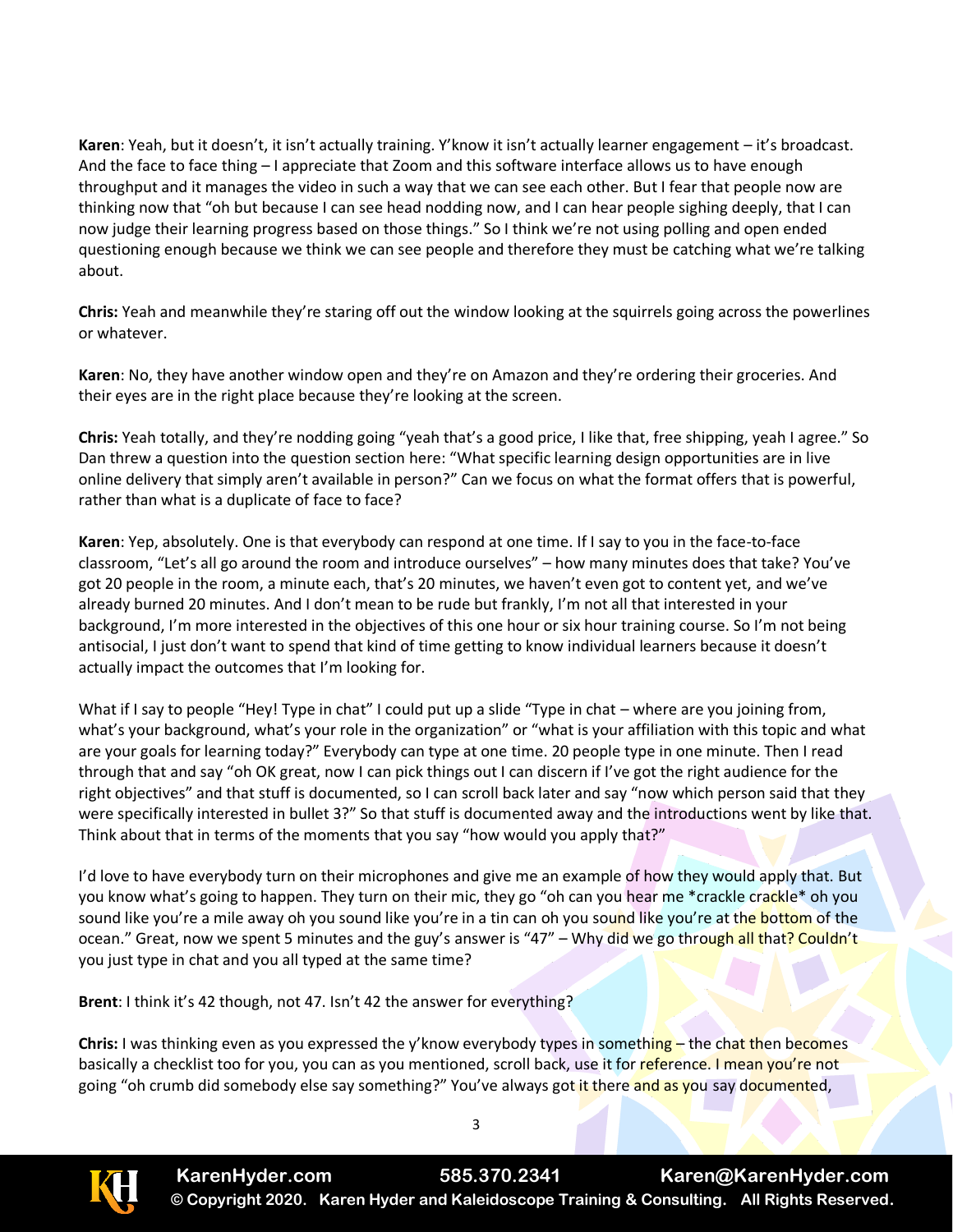which is – I mean we use that regularly here we see something go by but you can't get there but you scroll back and it just it makes such a difference rather than having to try and remember something later on from that perspective, yeah.

**Brent**: I like that approach, Karen, of looking at the positives, like what are all of the cool things that we get doing it like this as opposed to the classrooms. Instead of a lot of the conversations and a lot of the blog posts and the chatting about it that I've seen over the years are – is always, what can't we do anymore and what can't we do and how do we do things a little better instead of focusing on all of the positive things and all of the things that are really great about having both a nonverbal way to communicate and the audio and the video all at the same time mixed together.

**Karen**: It's awesome. And in the beginning when we started this my client hired me to help their trainers who were sick of flying to China to teach employees on the other end of the planet and I was sick of travelling at that point too. So we were commiserating together about not wanting to get on a plane and wanting to continue to work as a trainer. I still want to be a trainer, I just don't want to spend all my time in airports, classrooms, hotel rooms, wearing high heel shoes and pantyhose. Definitely not. So in 1999 when I moved back here from jetting around the world, I just didn't want to go anywhere anymore. And I thought "How can we do this; how can we still work in this way and be effective?"

So my first time online was with very motivated trainers who really wanted to make this work and we were inspired by what we saw in a tool called PlaceWare. Which was really quite a dog, but it worked. I mean, it allowed us to avoid that travelling experience, but we didn't want the sort of the downside to keep us from achieving learning objectives. We wanted to make sure learners were engaged and part of that was getting commitment up front.

Y'know what I started to do 20 years ago? I outlined ground rules and asked people to agree to participate with my ground rules. And the answers are always "Yes, I agree, I'm ready to participate. No, I can't agree to this because I'm multitasking." Which is reasonable for most people who are sitting at their computer. If a phone call comes in and I gotta take it. I'm sorry you're not my priority. And then the third thing is "We'll see how it goes." So I'm allowing people to commit to this session. Commit to learning in this model. I can't make you do it. I can't compel you to do it, you have to do it. I'm going to make it as engaging as I can. I'm going to design it to be engaging. But I need you to not treat me as like the secondary thing in your focus right now. So shut down your other applications, agree to type in chat, agree to respond to the polls, agree to unmute your mic and speak up when the time comes. And then when those moments come and I say "Remember earlier when I asked you to agree to participate? I meant like now. Like type in chat now." And if there were people who said "Y'know I can't because I'm multitasking." – Great you get to choose that. But at least I know where we stand.

**Chris:** Yeah you're not, it's not, you're not sitting there going "Bueller? Bueller? Bueller?" in your mind right? Yeah. So I mean Laura was asking in the chat, "What kind of ground rules did you set?" So the first one you're saying is basically asking people to set their own expectation or commit to the level of their participation. Like "yes, I'm going to. No, I can't, mmm on the fence or we'll see how it goes." At the very least flags something for people that "oh there is something here, it's not just me listening in the background."

**Karen**: Yeah it's – I've designed this to be engaging, please engage. Please make sure your network connection is a decent network connection. If you're on a bus or you're stealing WiFi from Starbucks in your car - which I've had people do and they're the presenter – our expectation of consistency of the network connection is way off. So I really push people toward getting a wired connection. Or a really excellent network connection. Or have a backup

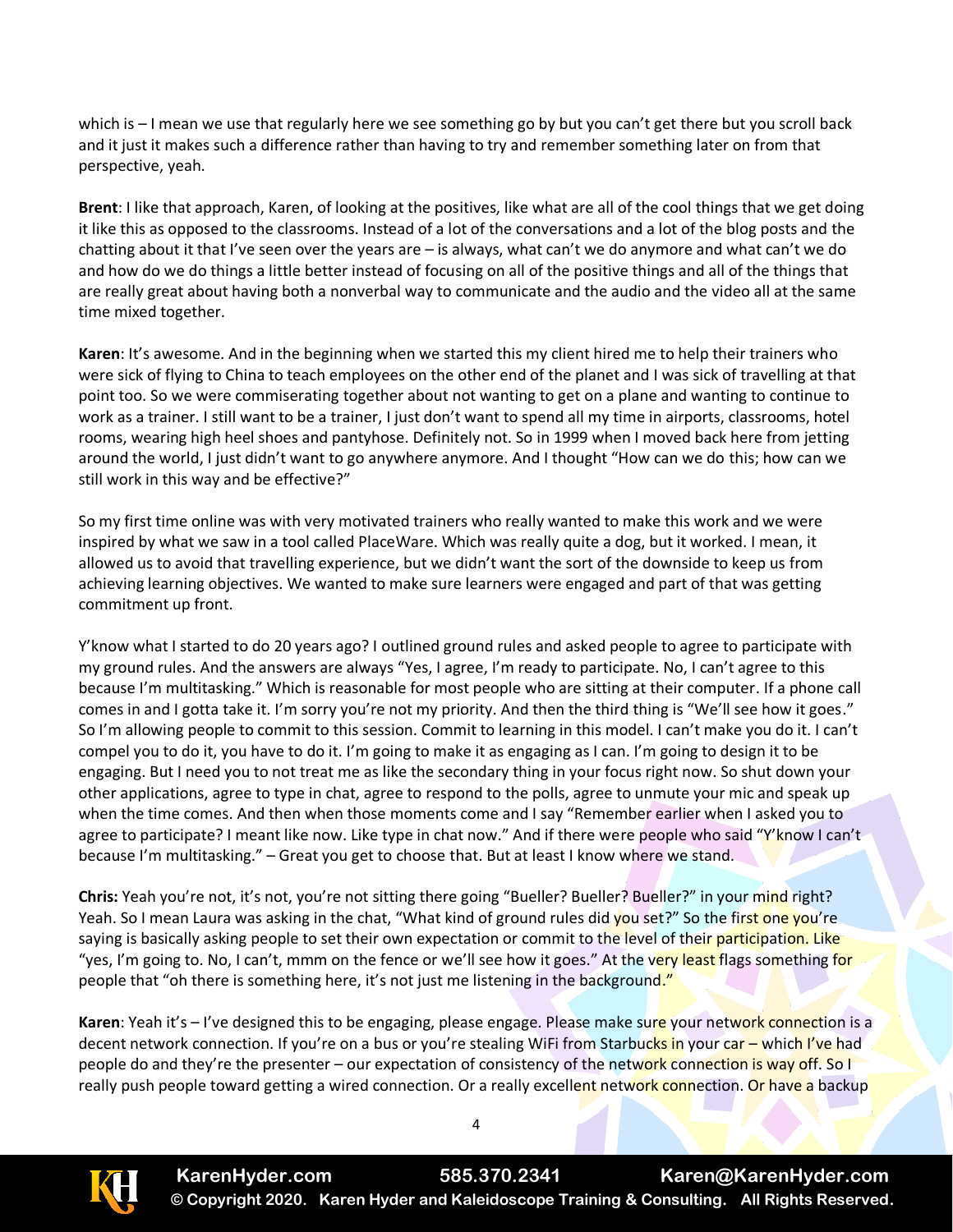plan – which is a huge thing that I promote. But I want you to take responsibility for those things. Don't tell me my audio is cutting out. Like, my connection is great. So I don't know what's going on with your connection, but I don't have any way to control that from here, I need you to take responsibility to control that.

And the other ground rules are things like muting your mic when you're not talking, and being respectful of other participants in chat. Y'know you're not chatting with somebody you went to school with and talking about the good old days there – you're keeping your chat on topic. And when I use a tool like Adobe Connect and we can have multiple chat pods, I have a separate chat pod that's just tech chat. And my facilitator minds the main chat along with sometimes some peers that will help mind the chat when there's a couple hundred people logged in.

And then I'm minding the behind the scenes "uh-oh my audio cut out" "uh-oh my bar chart just changed to red, what do I do?" "uh-oh, I can't see the video" – So I'm able to respond to people that way. But I want them to know what that's all about. Don't type in chat to me that you are answering the presenter's question, type it in the other chat.

**Brent**: Getting them to practice that stuff up front somehow in some sort of interaction too I think – especially when you know you've got people that have never used the tool before or maybe it's just they just need a refresher – maybe they haven't done it in a while, or maybe you use the tool a little bit differently than the last person they were

**Karen**: Totally. Some people don't want you to type in chat at all, and they don't want you to click any of the buttons at all. They just want you to sit there so they can "chalk and talk." But if you want it to be interactive and if you want it to be learner focused – which is what I want – I need for people to give me feedback constantly. And I know there's a guideline to say like "every 3 to 5 minutes" – how about every time it makes sense? When I feel like I'm going to tell you something – like "here's a list of good things" – why not ask you? "Do you have a list? Let's all together make a list, and then we'll talk about what's good and what's not good about this list."

But any time you feel like you're going to just tell the learners something, you could be asking them something. And find out, what is their background on this? And we know that to be true from the research, that when people can associate what they're learning now with something they already know, then they're just reconciling whether or not that aligns with what they believed to begin with. But if I tell you "In Excel, you need to use @SUM and not =SUM" OK well you have to reconcile that. But if I thought you were using =SUM because you were used to Lotus123 – and I'm really dating myself using that example – but I know now what the issue is. You're thinking about the old way and I need you to start seeing it the new way, so I'm going to drill and practice that new way to be sure you get it.

**Chris:** Way way back we did a spate of marketing related webinars. And the consultant group we were working with taught me one wee little trick. Even for those – which are literally nothing but "spray and pray" and you're trying to do – show off etc. – but he said "I always ask at the beginning for people to type into the chat whether they can hear me OK." Which sounds – but he said that's how they find where the chat is and they know that you know that you can see that you know there's a little bit of something so at least theoretically they know where to go if they do have a question, etc., and that did seem to work, even that little subtlety of having people find that other half of the communication thing, that they can actually send something to you etc. did seem to encourage a bit more participation that way.

**Karen**: Let me add to that and say that you should type that in chat. Because if I can't hear you, I can't answer that.

**KarenHyder.com 585.370.2341 Karen@KarenHyder.com © Copyright 2020. Karen Hyder and Kaleidoscope Training & Consulting. All Rights Reserved.**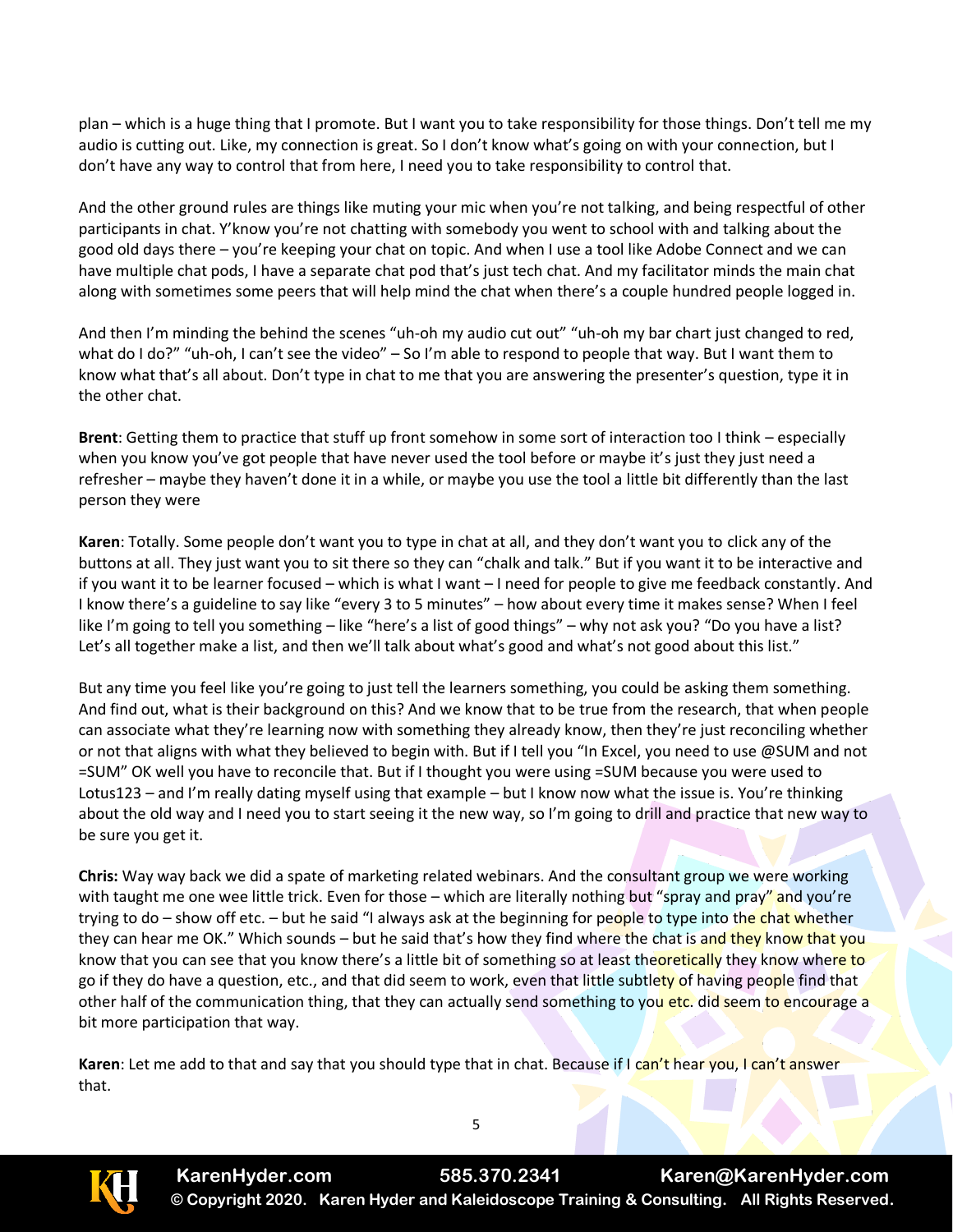**Chris:** Yeah fair enough.

**Karen**: So, being mindful of a Plan A and a Plan B. Knowing that 20% of your population is having a technical problem – at least 20% but I try to follow the 80/20 rule, right? So 20% can't hear you, they can't get their speaker connected, they're still fiddling with their headset, they're still plugging it in, the headset isn't plug and play, so they logged in first, then plugged it in, it's not connecting.

So I tend to use little tutorial slides at the beginning. And I'll rotate them around kind of like how you guys were doing the music at the beginning with the logo. I'll rotate slides that we call "tweens" because in Flash that's what's between two different things. So the tweens represent that blank time between the login time, which I always recommend you have. The buffer time. Log in 10 minutes or 15 minutes before the start time. So we can hassle around with people's technology and audio before the official start time. Otherwise we're cutting into the content time and people complain "we never start on time." You will never start on time. Log in early, get everybody to log in early, and then those tweens give you the opportunity to show marketing, have music playing, show people how to type in chat, how to use private chat. Show people where to go to fill in a question or a poll – and then they're learning that stuff as you get started. And then, Chris, when you kick things off, you can say "Where are you joining from?" and "Who do you work for?" and those kinds of things, which I find are a little bit more compelling just "Can you hear me?" and what I like to do is I kind of like to fill that chat pod with really relevant content that looks like I'm doing something.

I can tell by looking at somebody else's webinar, even without listening, if they're engaging the audience. Cuz you know what's sitting there in chat most of the time? Either "I can't hear" or "I can hear" or "Is this being recorded?" or "Can I download these slides?" I don't want my chat populated with silly questions like that – I want it populated with people having a conversation. We know from the research that learning is social. And people love to be social. So why am I being antisocial by discouraging people to communicate with each other in chat? And what I find is people will answer each other's questions. They can fill in the gaps that I don't have time to answer. So really, really push that chat as a backchannel communication tool and have people not prioritize their mics so much. Unless their mic is fabulous and tested and they're on a really great internet connection.

**Chris:** Oh and just the chat itself is an advantage, I think, over face-to-face. Because if there's someone standing in front of a room, everyone else is quiet, and yet you've got all of these people who have experiences or things that they can share just like our gang is doing in the chat. Like look at the stuff flying by with ideas going by. And it just amplifies the learning process. And it brings so much more than simply individual expertise into play.

**Brent**: Yep so what do we got for more tips? Before I – we are smoking through – I think we snuck in some secret tips without even asking you for tips.

**Karen**: I know, I was ready. I've talked about this for 20 years, I know how to sneak it in. So somebody asks here, Yi Chin Tan asked "What's the ideal duration to run in the virtual classroom?" The Guild did some research a couple of years ago and most people sort of landed around 75 minutes as an ideal. And I like that number as well because it gives you a little buffer time to get logged in and sort of storm and norm as you might expect. It gives the presenter an hour's worth of content time. And then you still have time for some technical hassling or Q&A at the end or whatever buffer time you need. So 75 minutes is really great.

But I've done up to 4 hours at a time. It doesn't have anything to do with whether or not people can sit. Because I bet all of you are sitting at that desk for 14 or 15 hours a day and not complaining. It's not about whether or not

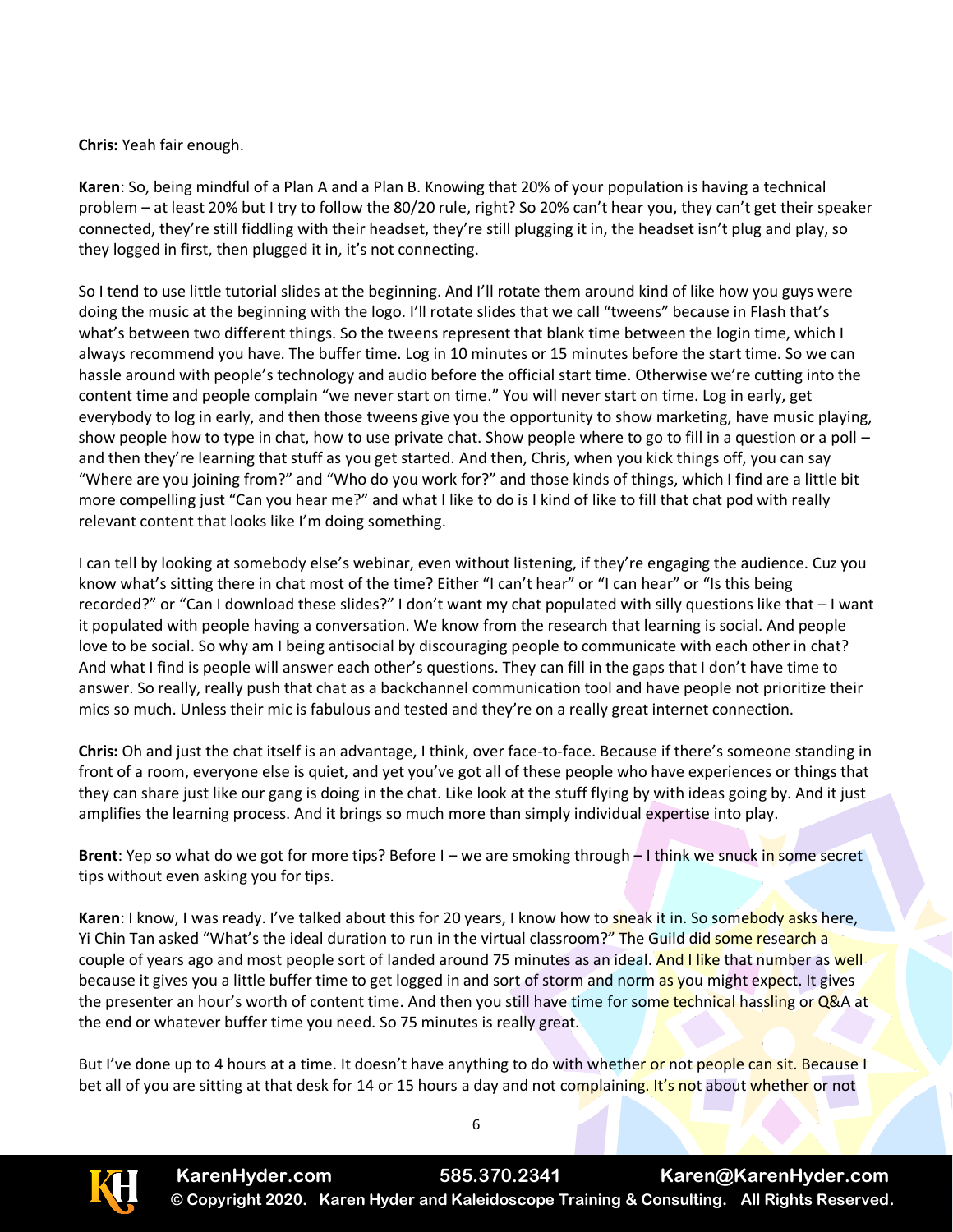you can sit there for 4 hours. It's about whether or not the content is compelling, engaging, relevant – and is something I really want to be part of. If it's chalk and talk, I can come back to this recording any time at my convenience, when I'm on the treadmill or commuting if I'll ever commute again.

But why did we all jump through hoops to log in at the exact same time? Especially when people are coming in from other parts of the world and it's 4 AM? They're there for the community experience, not to hear you do what you could have recorded and put out as a standalone thing. Which is not a bad thing! You know, certainly pre-lecture – like little clips – you can put together a whole beautiful blended program with clips that are recorded ahead of time, some let's get together and apply, maybe use breakout groups when it's relevant. And then we go back to the community space or the online environment where we type in discussions or take questions or whatever it might be. But we don't have to complete all of the objectives in the live event.

## **Brent**: Love that.

**Chris:** I'm scrolling back through some more questions, "What can we do to enhance the learner-learner interactions and problem solving, as opposed to the speaking head and the learner, the learner-instructor relationship?" You were just mentioning I think – You mentioned a moment ago breakouts and stuff like that.

**Karen**: Yeah breakouts are a tough call for me, and if you see my blog post, I encourage people to really get clear on what's the point of a breakout. Because if you're putting people in breakout groups to talk about their favorite film or what they did last weekend, it's kind of a waste of time. But often that happens because we're trying to mimic that social experience in the classroom where we would have said "turn to your neighbor and ... ." But if people aren't really prepared to apply and engage with each other, you're going to burn just 10 minutes getting in and out of those breakout groups, just with the technology stuff. And then of course you want to debrief everybody's experiences, so you're going to burn another at least 1 or 2 minutes per group. So make it something really substantive.

And when I worked for American Management Association, we had a course called "Fundamentals of Finance and Accounting." Four hours at a time. Actually, 3 hours at a time, over four weeks. They went to breakout groups and I would listen in and they're like arguing about accounting principles. Y'know like they're seriously trying to solve a hard problem in that breakout group. So if your content is really substantive like that, and the participants are going to be able to turn on their microphones and be able to communicate with each other, and they have enough background information on the exercise that it's going to be really meaningful, and relevant in there, then yeah, do breakout groups.

Otherwise, you can do things like paired chats, where you say "Hey, Chris and Brent, this is your chat pod, you guys collaborate in here and come up with your – brainstorm your list." And in Adobe you could do that with multiple chat pods at the same time. But it can be as simple as "share this experience with your colleagues. I'm gonna ask everybody to type in chat an example of when something went catastrophically wrong in their virtual classroom session. Now we're going to wait and have everybody type and then I'm going to ask you to read what your colleagues have written." So something as simple as that gives the people who might feel like they're a little bit further along in the process, a little bit more experienced, they can help and share with the less experienced people. The less experienced people are gonna have stumbled over the same things we all stumble over – couldn't connect the headset, couldn't connect to the internet – so they share those ideas with each other and I can just sit back and watch it happen and go "mhmm, uh huh, yep great excellent. Thank you! OK."

**Brent**: Good to go!

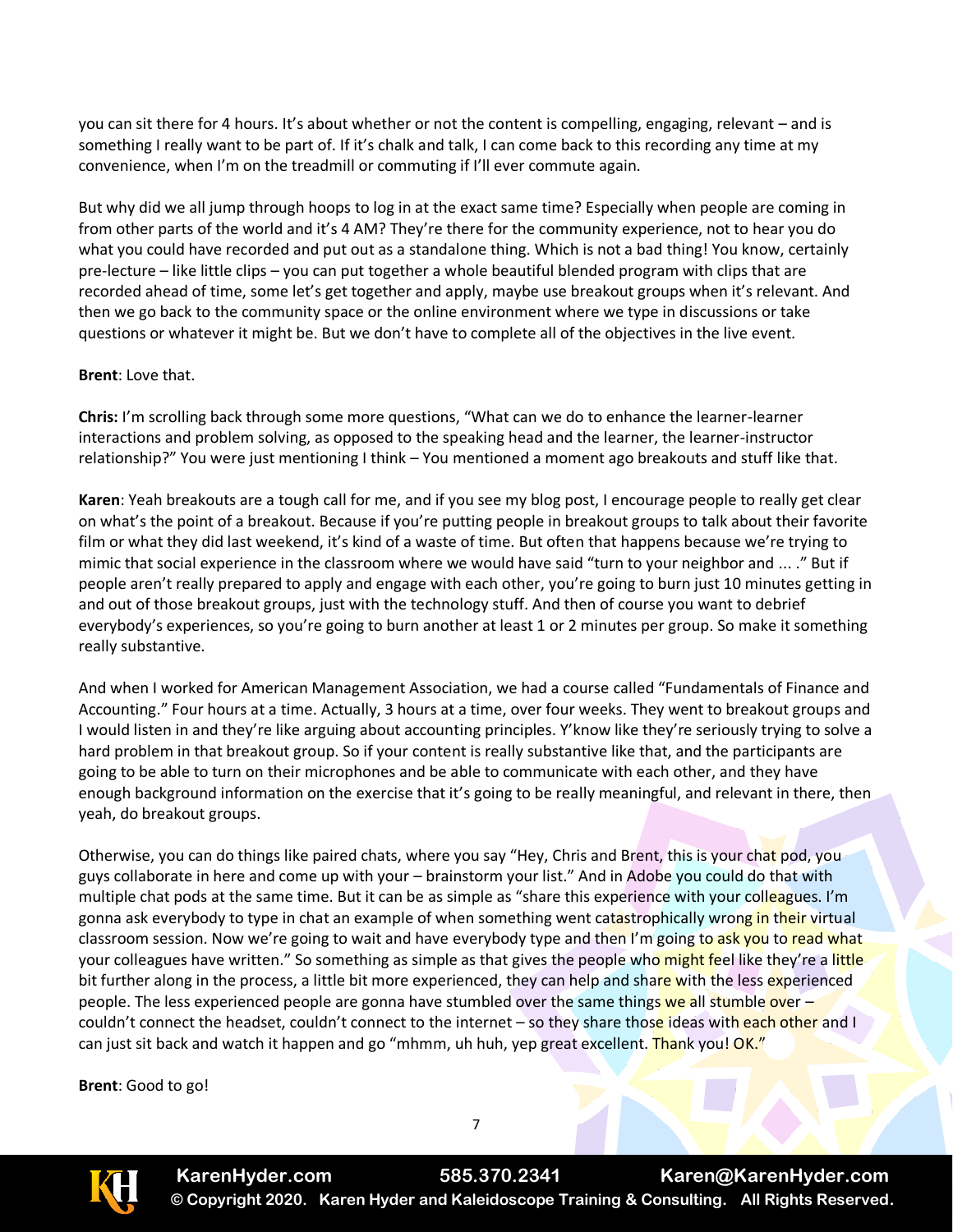**Chris:** Back to the questions, "Do you think chat communications take the audience's attention from your presentation?"

**Karen**: Maybe. But if I keep them focused, and I ask them questions, I wanna ask them questions. Not wait for them to ask me questions. Because then the conversation goes in whatever direction it's supposed – It's like a cow wandering the streets in London. Let's not have the conversation just go wherever. I'm going to ask you questions so that when you answer those questions, I can gauge whether or not you're really with me. And learning and on the same wavelength. So in those cases, no, chat is not a distraction, chat is validation and confirmation, and then opportunity for course correction. So if it's random, and people are just talking to their high school friends about what went down in the old days – yeah OK yeah then it's a distraction. But in my ground rules I say "Please don't do that"

**Brent**: Yeah, keep it going. It's interesting when you said – when you were giving the example of "type something into chat that was your worst situation," some people thought you were talking to us. That's what I thought was awesome. Oh this is great, I love this, Laura says when somebody answered an incoming call and their background music kicked in and overrode the session.

**Karen**: Oh yeah. Oh sure that happened to us 20 years ago. I mean that was something we learned the hard way – the school of hard knocks – and I want to sort of point out to you that I still operate from a place of deep, deep paranoia. That everything will go wrong all the time. Everything! Everything you trusted, everything you believed, everything you're resting your laurels on because it worked well last time. Forget it. It means nothing next time. Your internet connection, your PowerPoint, your – the functioning of your headset, the stupid little mute button on your headset – everything can be different next time. So assume that's true and have a backup plan for everything.

**Chris:** I spent Friday working out an issue with my camera. I had upgraded my computer recently and I had to get the new Logitech app on camera and Brent was chatting through Teams. He was giving me guidance because things just weren't quite working right, had it all prepped up. And then we had a company team meeting at the end of the day – social time on Friday. And loaded it up and the camera was crappy. And I'd spent a chunk of time solving this technical problem I was confident it was good to go, and then boom it just – pshww – It was like I was in the darkest room. So even all of that prep, stuff's still going to go wrong.

**Brent**: It's like when you're switching between apps too, it becomes a real issue and there's, there's – Sam Rogers always says "Just reboot your computer before you're doing anything but do it like half an hour before and then just open up the app that you're going to be using. Just make it a habit, if you know you're going to be going online and doing a virtual meeting, just schedule some time ahead to shut your computer down. Shut everything down. Or do whatever you do. If you're really geeky and you know how to run the apps that clean things up. Clean everything up, make sure everything is ready to go and then just open that one app that you need to use.

**Chris:** And then be prepared for Microsoft update to put a message up in the middle of your session saying "Do you want to update now?" "Do you want to update now?"

**Karen**: Yeah, no. I totally agree with the rebooting thing, but I really want to push the idea of a Plan B and even a Plan C. Like if you're thinking, "OK if the audio fails, we'll just switch to the conference calling service" – great! What's that number? If you can't copy and paste it into chat right now, it's not a Plan B, it's just a good idea. So as of right now, I have a whole other system set up to my right. Another computer, different network connection,

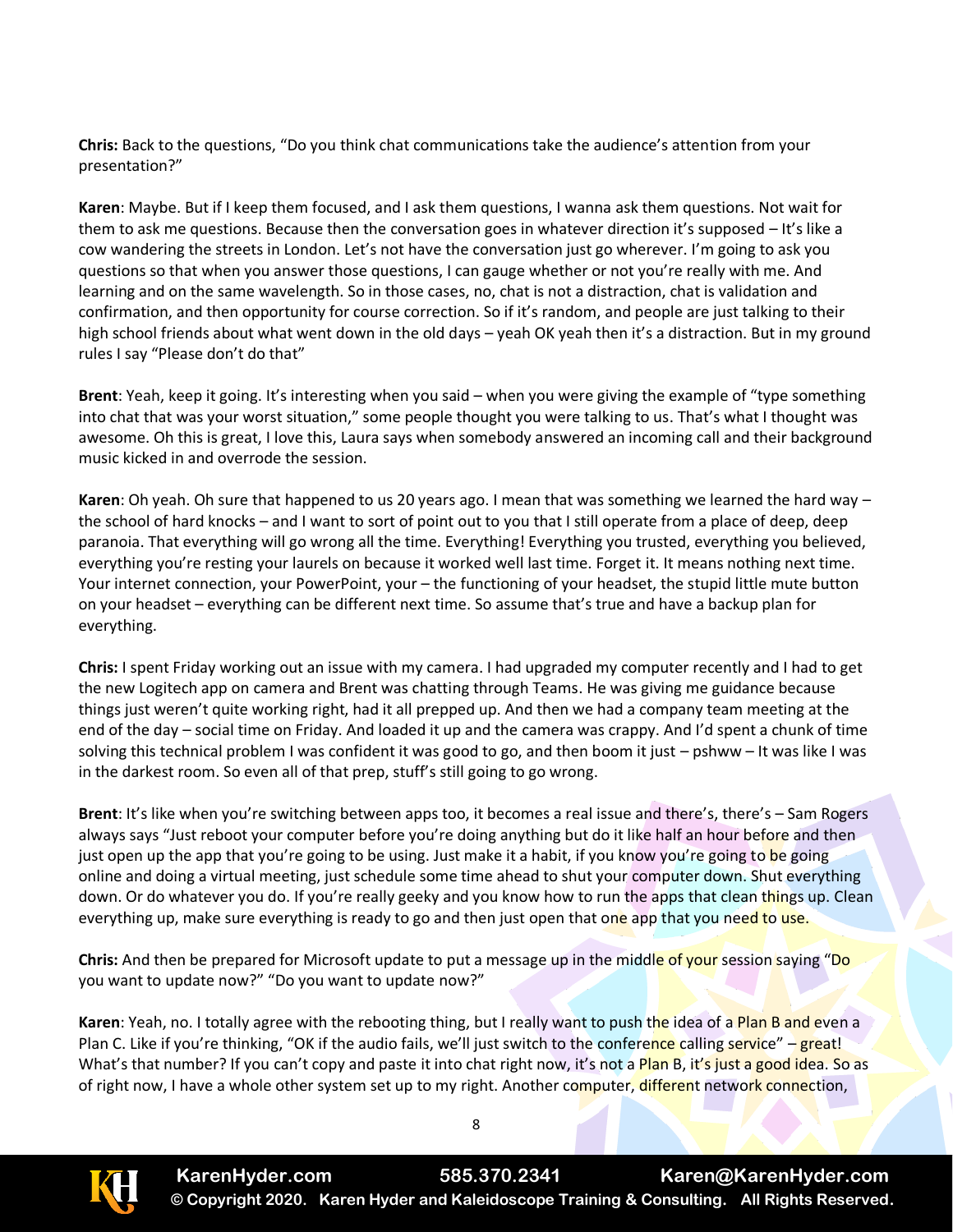different keyboard, different mouse, different headset. So when this machine crashes in the middle of my live session, I can just tear off this headset, roll my chair over there, put on the other headset and I'm ready to go. So I want you to be that paranoid about it. Assume that it will go wrong.

And if nothing else, you should have a second device logged in so you can just say to the other presenters "be right back!" You know, you don't want to be completely out of communication with the other people. Because I've had my machine just shut down in front of me and I'm sitting here going like – like what do I do now? How do I solve this? I don't even know where to begin to solve it, I just want to cry.

**Brent**: Yeah a friend of mine once told me he always knows when he's dealing with a professional because a professional buys two of everything. And kind of the same thing applies, right? You just, you've always got that backup. If you're going to go – he was a musician and so it was like you know, we were shopping around for stuff and he's like "well you know you've got to buy two, right?" and I'm like "I'm not buying – I can't afford two, I could barely afford the one" and he's like "oh you're not a pro. You're not" – right it's like if you have – like I've got two mics set up now, just in case I don't like how one's working – of course I'm always testing and tinkering, but same thing is true. I mean if you're legit doing any type of work, you've got to have that backup, you have to have that Plan B and that Plan C. And unfortunately in the technical world that means having two computers or two microphones or two headsets or two complete stations to work from.

**Karen**: Can I add a little virtual classroom trick to that one?

**Brent**: Yeah sure.

**Karen**: So when I am logged in on a second computer, I like to downgrade that user to participant. So that I can see what participants are seeing. But I want to be set up in such a way that I can quickly re-upgrade myself to host if I need to. Because if I'm just a participant there, there's a lot I can't solve. But if I can upgrade myself to host on that machine, then that can truly become my backup machine. So go a little bit further to make sure those extra things are in place and seriously let your paranoia drive your decision making there because that is going to impact your readiness to solve the problem in the moment.

**Brent**: Yeah I like – the two internet drops, though that's going to be a tough one for folks, but y'know it's – I feel ya on that for sure. *(Karen holds up her phone and mobile hotspot.)* Oh yeah the mobile one. Yep, I love it. I'm just trying to open up.

**Karen**: Even if the second one is a poor wireless connection, it is far better than nothing.

**Chris:** There's a couple of smaller level questions in the chat too y'know do you recommend webcams?

**Brent**: *(Holds up cell phone displaying that he's watching the livestream from his phone now as well.)*

**Chris:** Hey there we are!

**Karen**: Yeah! Y'know I'm not a huge proponent of webcams, probably because I'm old school and we grew up in the days when a webcam would crash our virtual classroom. So I've decided that it's not a priority. However, when I'm doing a thing where the facilitator is needing to y'know build rapport with the participants and wanting to really get to know people. I encourage the facilitator to turn their camera on. And say "Welcome, thank you for

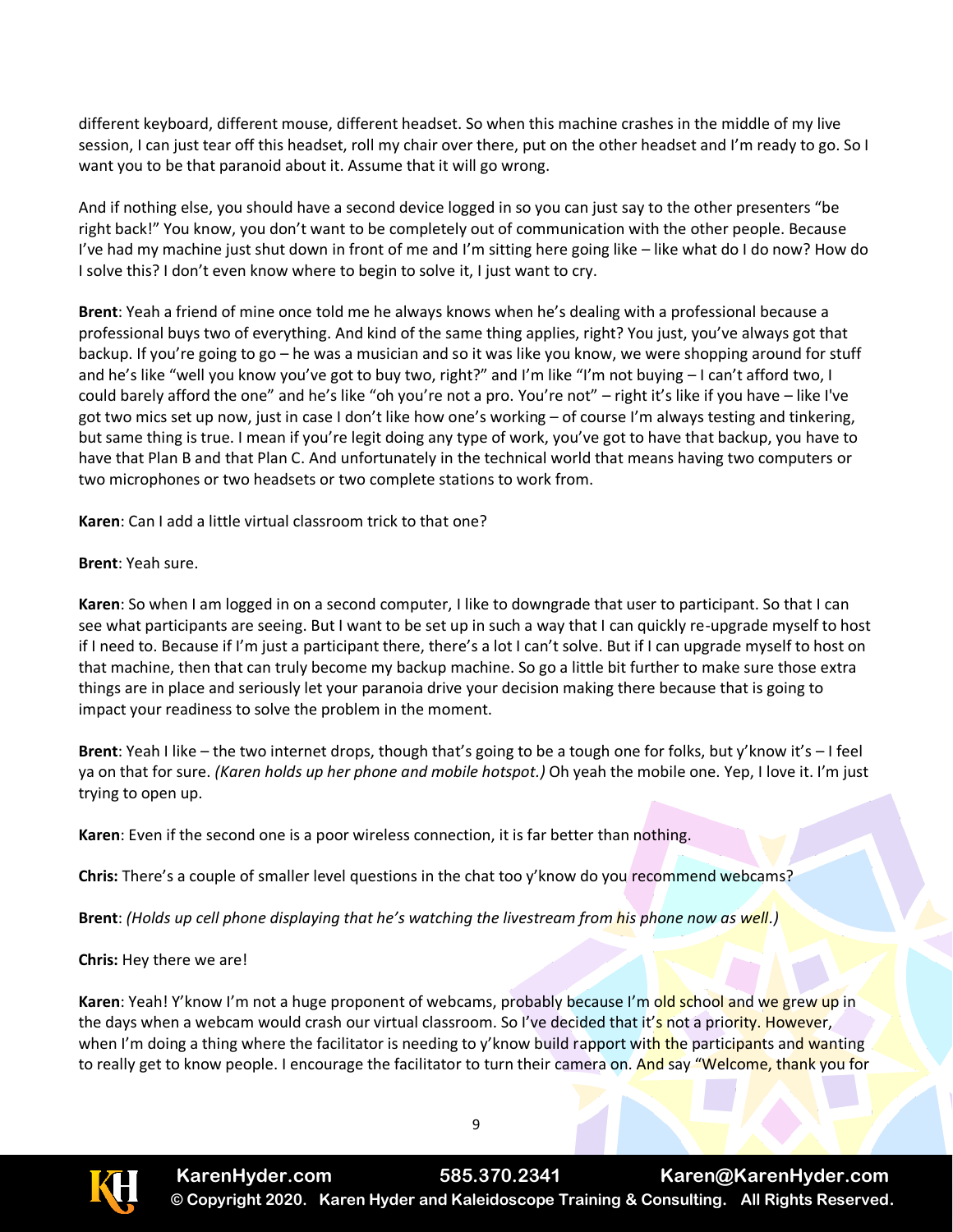joining. This is my name and I'm here to welcome you." And then maybe pause the video so you just have a photo there instead.

But to have everybody's webcam on all the time? I'm going to go back to I fear that that shifts us back to the "I can read your body language therefore I can determine whether or not you're learning." And I can't. I'm pretty good at reading body language, and I spent many years in a classroom doing it, but I learn from you better by what you type in chat and how you respond to the polls. I don't learn from you what's happening by just smirking and smiling or not.

**Brent**: It's hard, it's different – it's very different. Even though we can see people in videos, like Chris was mentioning when you're in that Zoom space and you've got thirty blocks of videos, it's not really the – reading their body language – that's not really the same thing as having those 30, 20, whatever number of people in a classroom sitting in chairs in the exact same style chair. And they – all neatly rowed up nicely and you know all paying attention and doing whatever when – you have different people in different locations with different backgrounds and their different chairs that they're sitting in. Some are in relaxed chairs, some are on the couch with the camera looking up their nose, some are y'know.

**Karen**: Some are on a bus.

**Brent**: I love the Starbucks – piping through the Starbucks.

**Karen**: Brent, that was a real online forum speaker! And she lost her connection 5 times!

**Brent**: I remember you told me about her! Ah the good old days.

**Karen**: If I can't be a good example, at least let me be a horrible warning.

**Chris:** "Let me be a lesson to you." Another small level question – do you limit the number of participants for your sessions?

**Karen**: I have different ways to feel about that. If I'm teaching trainers, which I do a lot, I want to be really immersed, and I want to get to know them and I want to coach them, and I want to give them enough of my time that it's worth them taking a real course instead of just a one-hour webinar. So I want to limit that to 10 or 15 people. Usually 15 is what is my max. But when we do our Hearing First events, we'll have 200 learners joined from all over the world. And I don't limit it. We don't – we've decided not to limit it because the content is really important. But I also want to say that we're not depending on the live sessions being the whole community experience. These are 4-week programs with a community space, with blended content, with discussion boards and videos and quizzes. So we're not relying on the live event having everybody bond and get to know each other and read everybody's bios and stuff. We do that over a month. So I think it works really well that way and I definitely recommend looking at a blended solution instead of just expecting that you're going to mimic everything you did before like this.

**Chris:** Mhmm. And I think that ties a little bit in to another question that's in here about suggestions for a 3½ week new-hire contact center training moving from the classroom to virtual – specifically I'm concerned about screen fatigue impacting concentration, info retention and how to replace the camaraderie experienced in our lively -based classroom. And I think you've suggested one thing there for sure is that y'know an adaptation that



**KarenHyder.com 585.370.2341 Karen@KarenHyder.com © Copyright 2020. Karen Hyder and Kaleidoscope Training & Consulting. All Rights Reserved.**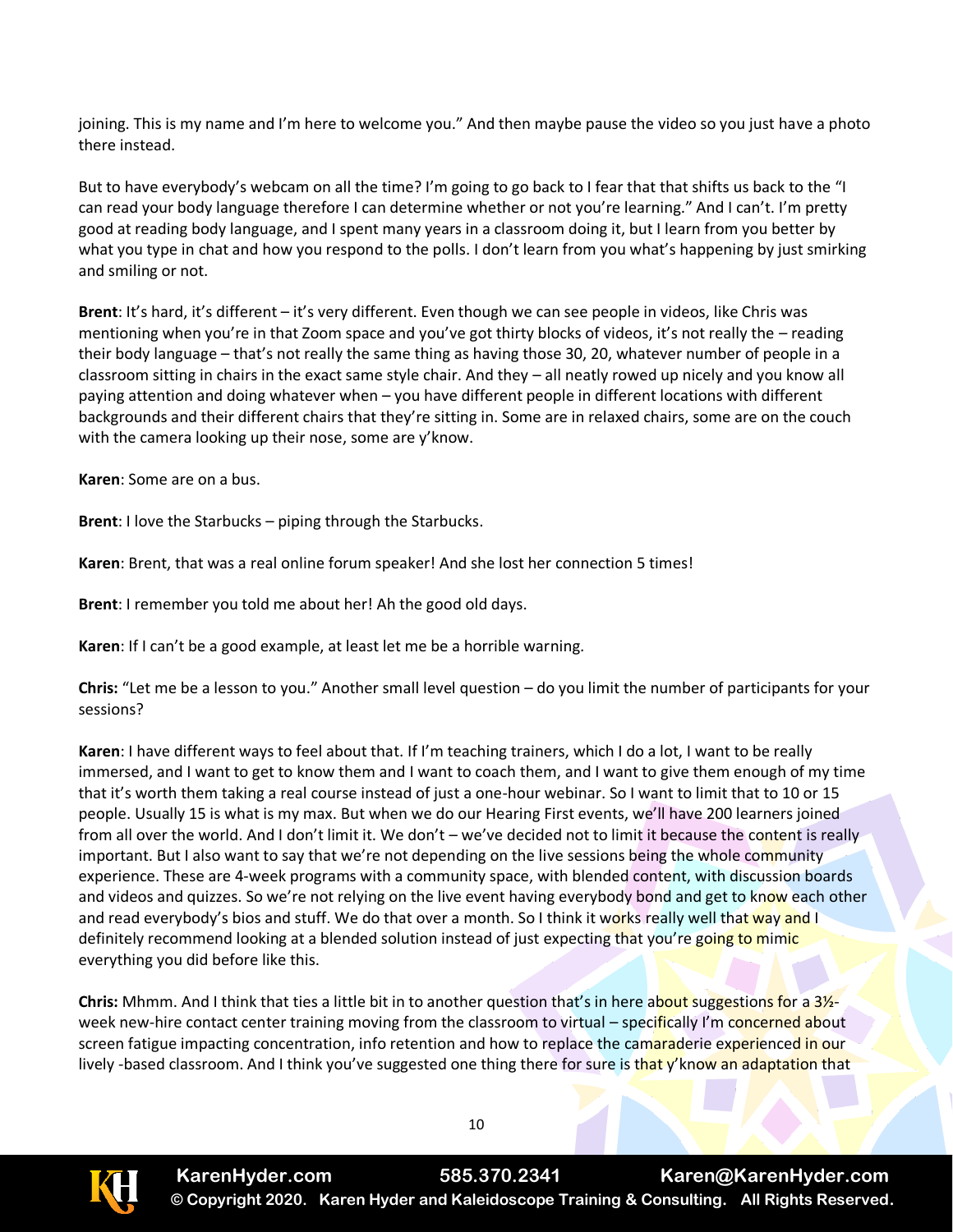moves from this being the only kind of thing to other opportunities for people to connect and share and learn in a blended approach.

**Karen**: Yeah, check out Kassy LaBorie's book too – "Interact and Engage! 50+ Activities." She's got 50 kind of fun, icebreaker kind of things that you can incorporate into any course. But I think the blended program is really the way to go. I think if you think it's going to be one-to-one and you're going to move your entire physical classroom into this space, just remember, why are we doing this online? Why – Are you seriously going to read slides to me? I'm going to log in at 7 AM so you can read slides? I don't need you to read slides to me. Just give me the stuff and I'll read it and then you can quiz me later.

**Chris:** Yeah. Send me a PDF and I'll deal with it.

**Karen**: Well and you – some might argue "But our students won't do it. Our students refuse to operate this way." Well a pandemic kind of helped us determine that we don't get to make that choice anymore. You either have the information, or you don't have the information. But we can only provide it to you in the ways that are available to us.

But it goes back to the agreements. We need to change the expectation of learners about what the trainer can do for them. I can't make you learn. I cannot make you learn. I can design a great program, I can build in all kinds of interaction. I can make it so there's camaraderie, we can have happy hour or coffee hour or joke hour, or whatever you want to have. But if people don't commit to it, and they think something else is a priority over this. Not a lot I can do to change that.

If management gets involved, we know from research that when managers are involved in end-users' learning, the outcomes, the positive outcomes, the learning outcomes, the effectiveness is like 225% higher than when they don't. So, managers saying to people "Lookit, you really need to commit to this and I need to know you're going to be there and if you're not going to be there, you're going to watch the recordings, and I need to see that you've completed the tests." That's the kind of thing that we should be pushing for, and not just sort of "Let's just wing it and hope that people are paying attention." They're maybe not because why would they? Every other webinar they've ever been on they didn't need to pay attention. Nobody ever expected them to type in chat. Or turn on their microphones. Why should they do something different for you?

**Chris:** Jennifer's pointed out – so much depends on the motivation for people doing a learning project or a course or whatever. That they – whether – Are you personally committed? Do you see value in it? Is it connected to your work? Do you see the connection? Is it realistic? All of those things. Or do you just – or is what you're experiencing something that you just feel is wasting your time. Which is the same no matter what training modality we're using. People go into classrooms and check their emails all day and listen to somebody talking in the front of the room too.

**Karen:** Dudes. When I worked in the training center, people would literally come to class just to get out of work and because they knew we served a really great lunch, and these giant chocolate chip cookies. I'd say "Oh I work at this company" and they're like "Oh I love the cookies!" Oh Eddie just repeated it because he worked there too. People were in it for the wrong reasons. And these days, if you're in it for the wrong reason, that's fine, you can join my session and tell me that it's not a priority to you. But I'm not going to go out of my way to make you feel happy and build rapport with you and make sure you're learning because I can't make you do it! I can only invite you.



**KarenHyder.com 585.370.2341 Karen@KarenHyder.com © Copyright 2020. Karen Hyder and Kaleidoscope Training & Consulting. All Rights Reserved.**